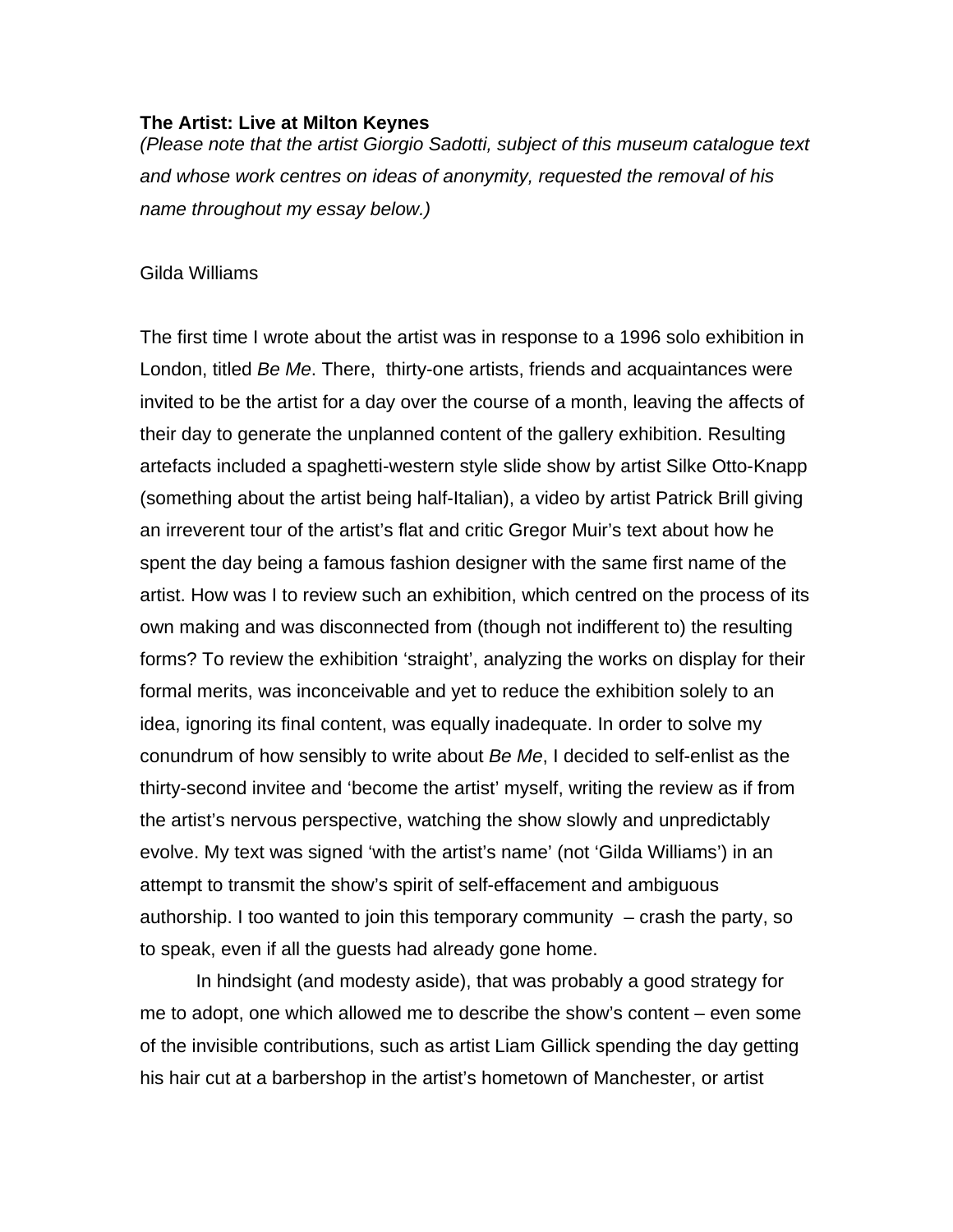Andrew Cross's day weeding the gallery garden – while reflecting something of the artist's method of play and surprise. Such a writing strategy, I discovered, was missing when I set out to pen this catalogue essay-on; what tone should I assume? On one hand I could ventriloquise a strictly art-historical voice and position the artist's work as a late rejoinder to 1960s-70s-era Conceptual practices such as John Baldessari's, whose *Throwing Three Balls in the Air to Get an Equilateral Triangle (Best of 36 Tries)* (1973) perhaps offers a similar repeated, game-like, uncontrollable and yet system-based art which points to the kind of work that the artist makes today. This old-school 1960s-70s Conceptualism I would couple with some updated YBA example, such as Martin Creed, who all but disappears within and behind the work, sometimes doing almost nothing in its creation – for example *Work No. 121, A crumpled ball of paper in every room in a house* (1995), which consists of some amateurishlooking photographs of balls of A4 sheets of paper in anonymous-looking rooms. These are affordable forms of art-making, readily forged by anyone who chooses to do so. Such art strategies display the remarkable if contradictory desire of artists who both insist and refuse to be part of a system, playing by the rules only if they can make up their own baffling rulebook – then sticking maddeningly to it. The resulting artworks are usually marked by humble, almost administrative aesthetics to underline the unmonumental, straightforward nature of the work. Unlike Old Master art, we are not left asking 'how' the artist made it (we could remake most ourselves), perhaps only, 'why?'.

In this way, using carefully plucked-out art historical precedents, I could invent an ideal genealogy for the artist's work, identifying adoptive parents and cousins in order to smooth out and locate the work's sometimes puzzling nature. But doing so would probably miss the point of the art; like writing a 'straight' review of *Be Me*, I'd be imposing a gravitas which contradicts what is finally for me the work's real appeal: its lightness, its strange inner cohesion and the artist's candid willingness to be surprised by the results of the work. I also want to respect the artist's unique place in the British art world: a parallel but constant position within it, as an artist working strictly on their own terms. 'You can't step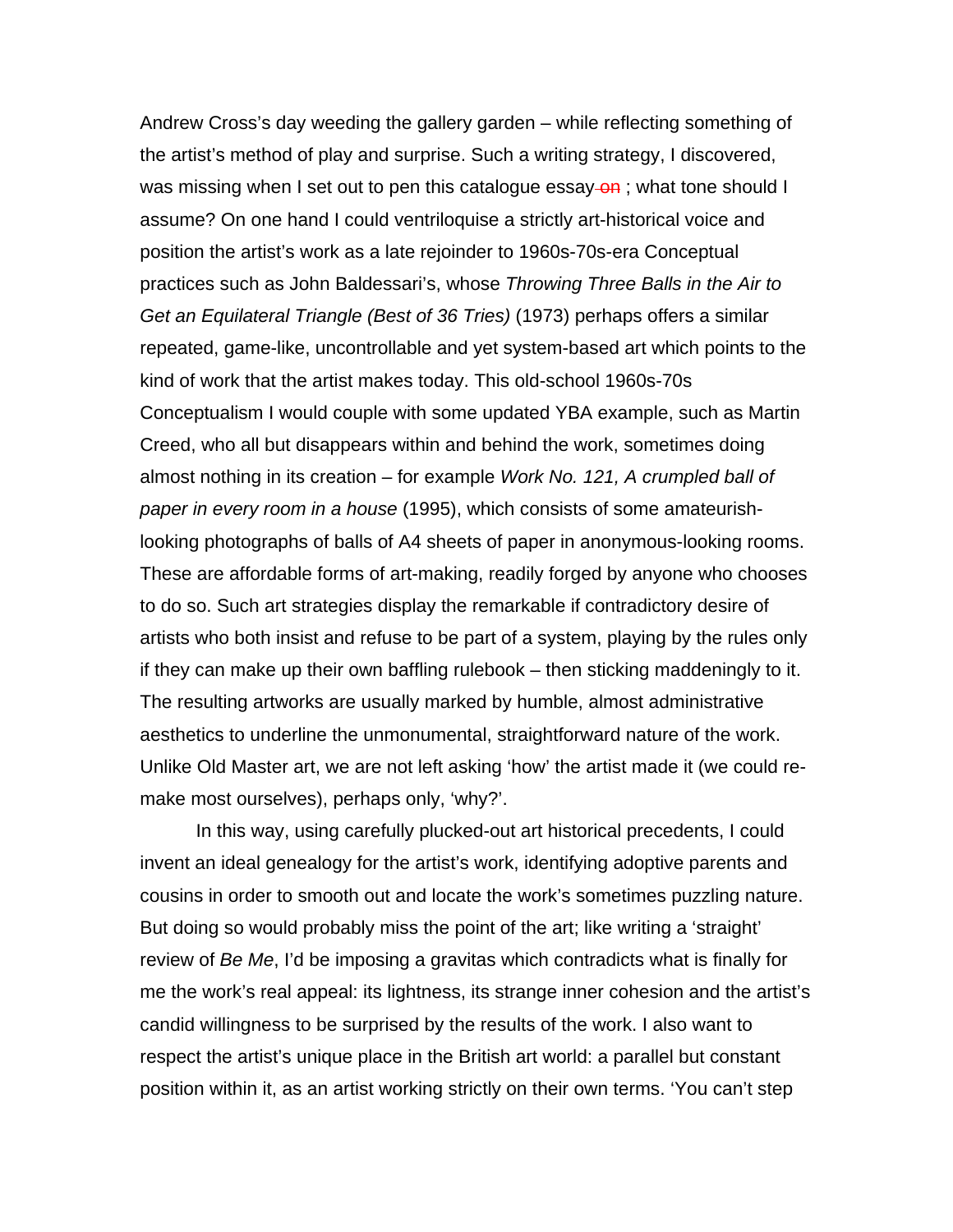back from communication whether you want it or not', the artist has said in relation to the often understated work. In writing about this art I was faced with putting into words what the nature of the artist's voiceless yet unavoidable communication might be.

In 1999, the artist made an artwork titled *Went to America, didn't say a word*. On that occasion, the artistspoke to no one for an entire twenty-four hour stay in the US, but recorded the entireexperience. This paradoxical 'recording of silence' constitutes the artwork – effectively extending John Cage's *4 minutes 33 seconds* (*c.* 1952) by 1,435 minutes and 27 seconds. Like Cage, the artist draws our attention to the unplanned sounds that fill any 'silence'. The artist did not speak, but did communicate – for example by writing notes with some Manhattan destination to a taxi driver. The artist even manageda (wordless) encounter with diva Julia Roberts: how very British, to meet a world-famous, glamorous Hollywood movie star (the highest paid actress in the world at the time) and then to be numbed into an English conceptual silence. The artist's silence in this work suggests an ambiguous relationship with the former colony across the Atlantic (struck dumb in admiration? Or rendered speechless by its vulgarity?), the artist mutely absorbing all and returning with a prized and perishable, invisible souvenir: the peripheral sounds of the artist's inevitable communication.

The artist's work *is*, in fact, indebted to 1960-70s Conceptual art, which was an art about its own making, about the artist's place in that making and about the language and systems that art can establish in order to carry meaning. Most of the artist's works consist of inventing or discovering a system with which to generate artworks in the artist's absence, putting that system into play and sometimes behaving more as an enabling force than a full-fledged author. We sense echoes of Baldessari but also Vito Acconci, for example in works such as his *Following Piece* (1969) in which the American artist followed a different, unsuspecting person each day – his 'victim' unwittingly deciding the course of the artist's daily performance. Or Ed Ruscha's early projects, when he famously decided to photograph gasoline stations or parking lots in Los Angeles in a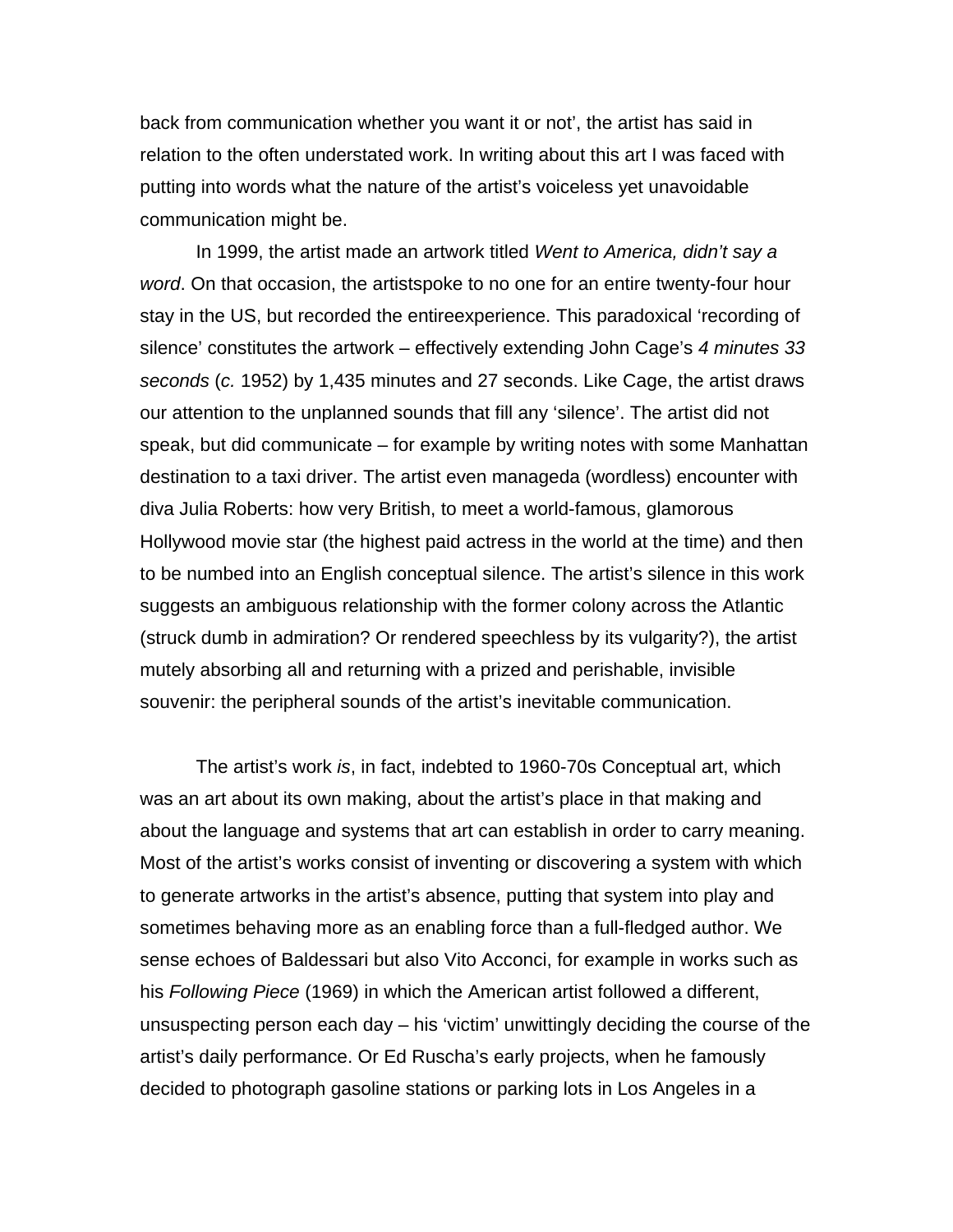deliberately 'anonymous' style, creating curiously irresistible and almost autistically coherent collections of pictures, such as *Twenty-Six Gasoline Stations* (1963).The artist's analogously systemic artworks include ANOTHER ANOTHER RING OF BALLS (2010), in which the artist set out to find magazine photographs which happen to include a perfect circle – a playing ball, a globe, an aerial view of a coffee cup, the moon. The artist cuts out the entire page, then sequences the pictures on the wall in size order based on the ascending dimension of the circle's diameter; the printed image is then positioned on the wall so that its circle occupies the centre of an imaginary straight line 'drawn' round the perimeter of the gallery. These photographs lose their original function – as advertisements, or sporting action shots – and are reduced to meaningless background noise for the new centre of the work: the circle, the sidelined geometric perfection existing as if silent and pure, lost in the picture and waiting to be rescued and redeemed.

In *WOMAN MAN MAN WOMAN WOMAN WOMAN MAN MAN 1975 GEORGE M. HESTER* (2010), the artist matches pages from two paired books published in the 1970s, one filled with male nudes and the other with females. The books have been taken apart and put back together in the same order, halving each body and combining one male, one female half together to produce a sequence of arbitrarily-yet-systematically-generated, mismatched hermaphrodites. It's perhaps a deeply romantic (if markedly heterosexual) work, recalling Aristotle's idea that love is a single soul inhabiting two bodies. Philosophy aside, the resulting figure's utter incongruity – the third-sex body bearing no sign of an attempt at reconciling male and female, or of joining smoothly one figure with its partner -- is somewhat comic. One crucial continuity between the artist's work and Baldessari's or Acconci's Conceptual art is the reliance on humour – a tradition of the absurd in twentieth century art that reaches back at least to Dada. These artists all adopted humour for the purpose of rethinking their work beyond any traditional straightjacket or outmoded expectations for art. Such comedic lightness is crucial to its value: an artist's peculiar, sometimes unfathomable system of logic serves to question the validity of any system in place, whether political, social, economic, or legal.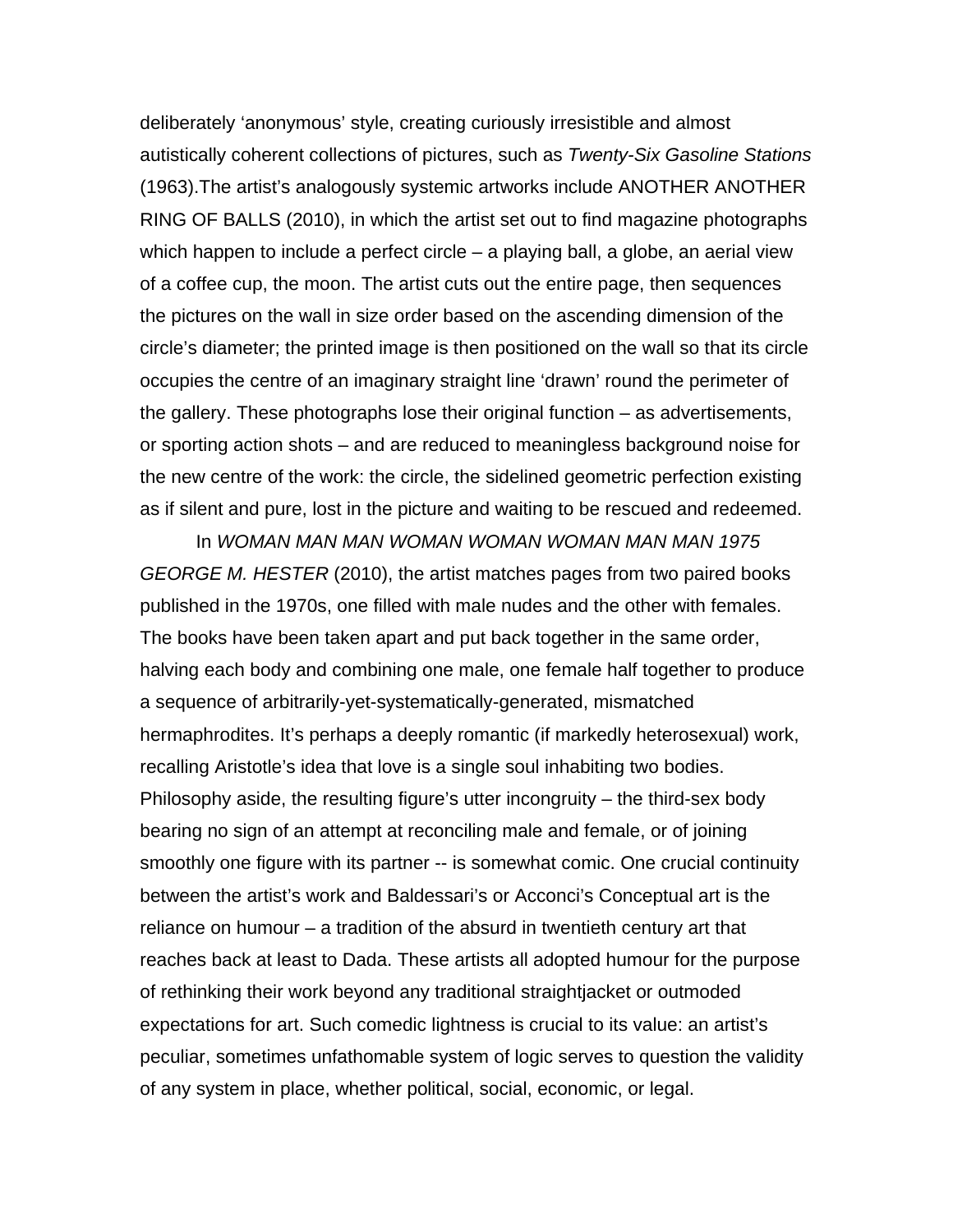In *The Infinite Line: Remaking Art after Modernism* (2004), art historian Briony Fer offers a brilliant and wholly original reappraisal of post-war art, rethinking the severe logic of this art in a newfound, looser sense which, with the benefit of some forty years of history, allows her to present 'art after Modernism' on new terms. Fer re-considers, for example, the usage among 1960s artists of seriality – a key anti-art shift away from Modernist collage, the earlier preferred process of bringing disparate pieces together to form an artistic whole. Conventionally, the preference for seriality has been seen as a move away from subject-based, self-expressive, collage-based Modern art in favour of Conceptual- or Minimal art's objectifying or machine-like processes. Instead, Fer suggests that serial-based art was actually liberating for the subject, opening one of the few places in culture that allows 'freedom within repetition' – in contrast with the constrictive uses of repetition witnessed in society at large. In Fer's view, seriality in art is, paradoxically, a form of liberation.

The artist's work seems to be following such a logic, inventing spaces of freedom through an imposed, repeated system which persists undisturbed, usually until it arrives at its 'natural', unforced close. Notions of infinity, limits and framing come into play in most of the artist's works. Often, the temporal or spatial limitations in the work are as restricted as the art-generating systems themselves. Some of the artworks exist around a time frame or -limit decided for them beforehand: *Went to America …* was pre-determined to last twenty-four hours; *Be Me* necessarily ran for a month. Book-based works, instead, are limited in extent by their page count. *WOMAN MAN MAN WOMAN …* – or *16-24 FEVRIER 1985 LE LIVRE BLANC DE GENÈVE OLIVIER LOMBARD JEAN-CLAUDE SILVY* (2010) in which the pages of a 1985 book of photographs of Geneva taken after a record-breaking snowstorm are laid out on a red-tinted light box circling the perimeter of a room – necessarily come to an end when the books themselves are consumed, when every page has been taken apart and repositioned in the artist's newfound system: hermaphroditic collages, or a red, illuminated line around the gallery. Their spatial 'frame' is inherent to the original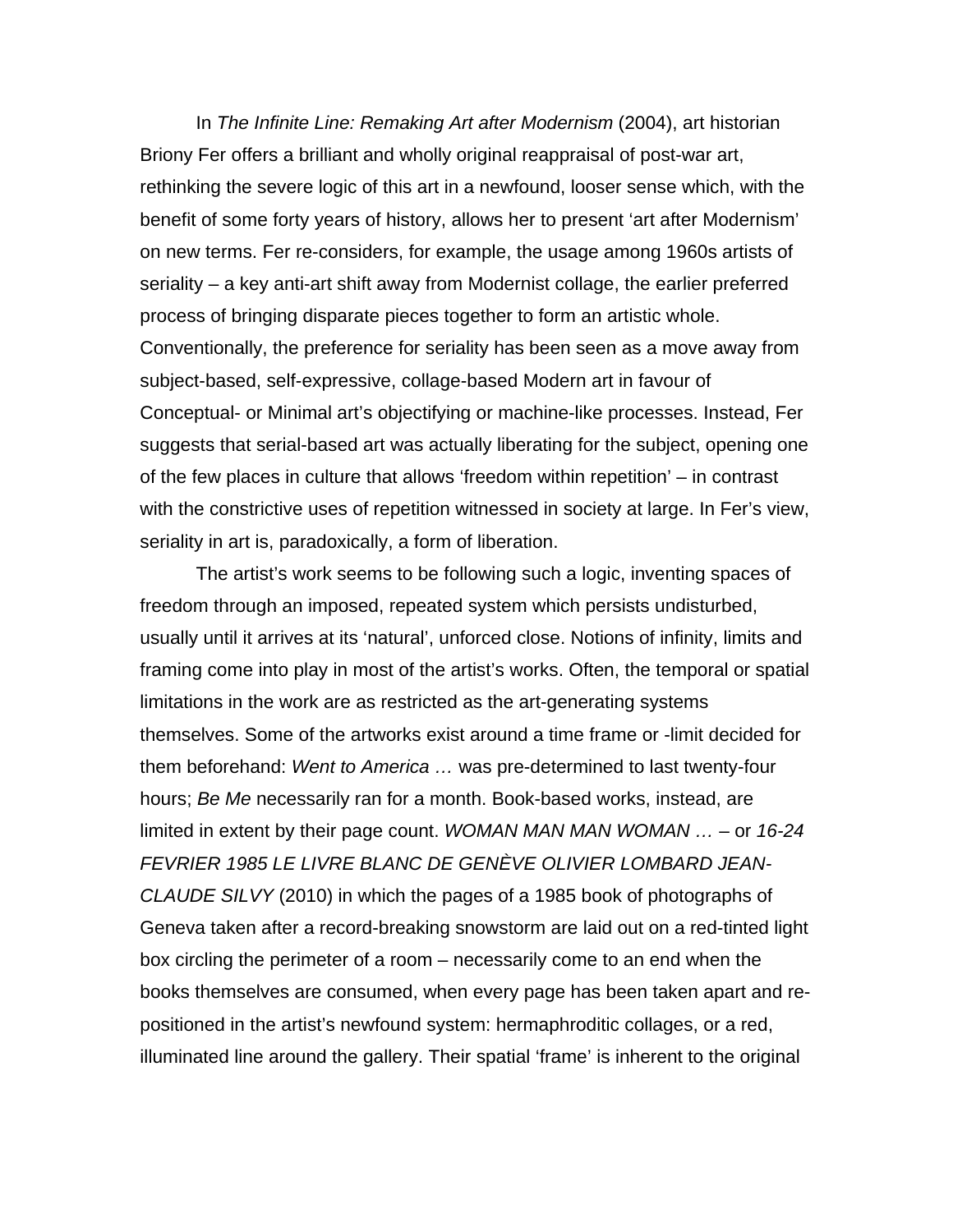material from which they are made (books) and require no decision-making on the part of the artist, ending effortlessly by themselves.

In *Another Another Ring of Balls ANOTHER ANOTHER RING OF BALLS* (2010) the artist has set up a rational/irrational system which could effectively carry on to infinity, the artist continuing to find pictures-with-circles day after day, re-ordering the found results in size order for ever, in gallery after gallery. On one hand the work points to the endless proliferation of pictures around us and our inability to absorb them; the systems that the artist invents become a kind of bizarre window through which to look with attention at a random subset of the innumerable overlooked pictures everywhere around us. In *The Infinite Line*, Fer writes about a new understanding of the concept of infinity in post-war art, whose literal depiction had been attempted in the representations of limitless painted heavens extending from sculpted pillars on the ceilings of Baroque churches. In contrast, artist Piero Manzoni's boundless series of *Achromes* (1958-62) – accumulations on canvas of white substances such as kaolin, cotton wool, rabbit fur – point to another kind of infinity: neither symbolic, nor divine, nor abstract. Such a picture of infinity no longer stands against matter and the material world, or competes with divinity, but is brought down to earth and contained – literally, in Manzoni's *Lines* (1959-61)*,* kilometres of ink lines traced on a long sheet of rolled paper and 'captured' in cylindrical metal canisters. Some of the artist's works also present events that are by definition limitless, unable to adopt any logical framing in time. In *Violin Siren,* three trained violinists walked through MoMA PS1, New York, in 2004 (among other venues, including Zoo Art Fair, London, in 2008, where this performance was subsequently repeated) playing a sequence of notes which exactly mimicked a police or ambulance siren. In everyday life these sirens seem to go on indefinitely, disappearing from earshot only when they have raced past and sped far away. Instead, with *Violin Sirens* echoing ceaselessly in the gallery, visitors were made aware of the endlessness of the siren's 'melody; they found themselves waiting for an end that never came, becoming aware that this sequence of notes was 'composed' to be carried on in perpetuity, with no natural end. It is an automatic music whose notes of alarm extend to infinity as the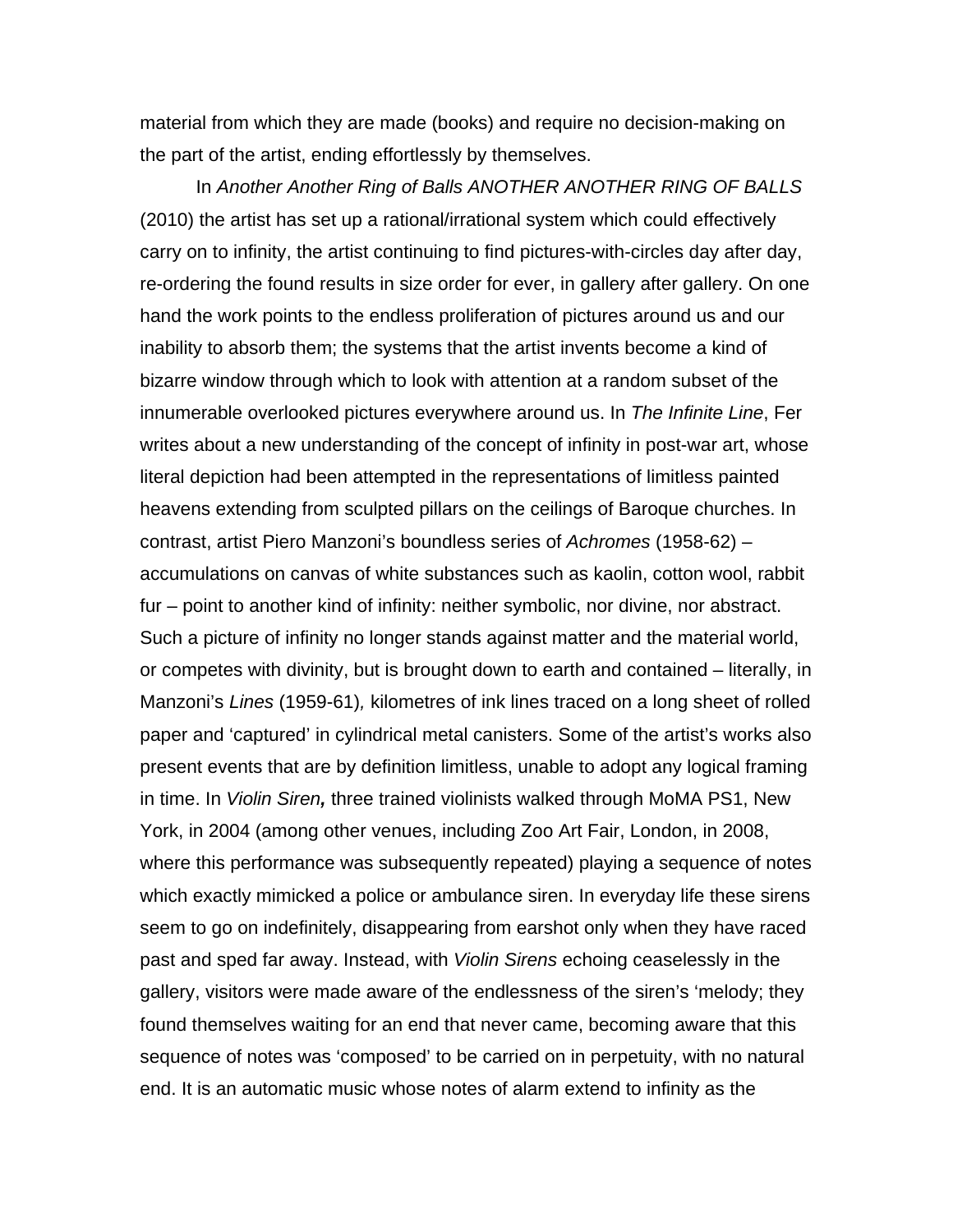soundtrack of some unseen disaster; the sirens finally stopped only when one left the gallery (with some relief), when the art-viewing experience was over. Like Manzoni's, this is a contemporary representation of the infinite: earth-bound rather than heavenly, relentless rather than sublime and grounded in everyday life rather than projected towards some abstracted, celestial abyss.

For Fer, Manzoni's new ideas of infinity no longer continued an ideal form of Modernism either, 'a kind of transcendent authority ensuring the subject at its centre', but the opposite: a means of prolonging *ad infinitum* a disintegrating subjectivity: 'a falling to pieces'. Alongside a Manzoni-like depiction of a secular sort of infinity, there is a lot of 'falling to pieces' in the artist's work: bodies break into halves, the pages of a magazine fall back into separate pages, words fall into pieces (*Police Ice*, 2010). Fer writes about the repetition that is apparent, for example, in Eadweard Muybridge's photographic work – arguably the Victorian root of Minimalism's obsession with seriality – wherein human activity gets split into many consecutive, strange and unfamiliar poses, Through repetition, Muybridge's photographed bodies lose their subjectivity to become ciphers of human life – yet fail to produce the timeless gestures they set out to be: they are utterly resonant of their own age. *WOMAN MAN MAN WOMAN WOMAN WOMAN MAN MAN, 1975 GEORGE M. HESTER* is a similar period piece; bodies are eroticised according to the fashion and technology of their day, the mid 1970s. We can not observe these young beautiful bodies without the recognition that they have all declined into late middle age by now and are reconfigured here in a third body – as if born again, later in life, in a rejuvenated, hermaphroditic form.

In *WOMAN MAN MAN WOMAN WOMAN WOMAN MAN MAN, 1975 GEORGE M. HESTERWoman* we are on one hand returned to what Fer identifies as the Modernist technique of collage, perhaps exemplified today in the figurative composites that artist John Stezaker creates in such works as *Evolution* (1996), a collage which also produces an uncanny three-legged being emerging from the miraculous intersection of two nudes. The artist's collage work – such as *WOMAN WOMAN MAN MAN WOMAN …* – or *Navels to Nipples*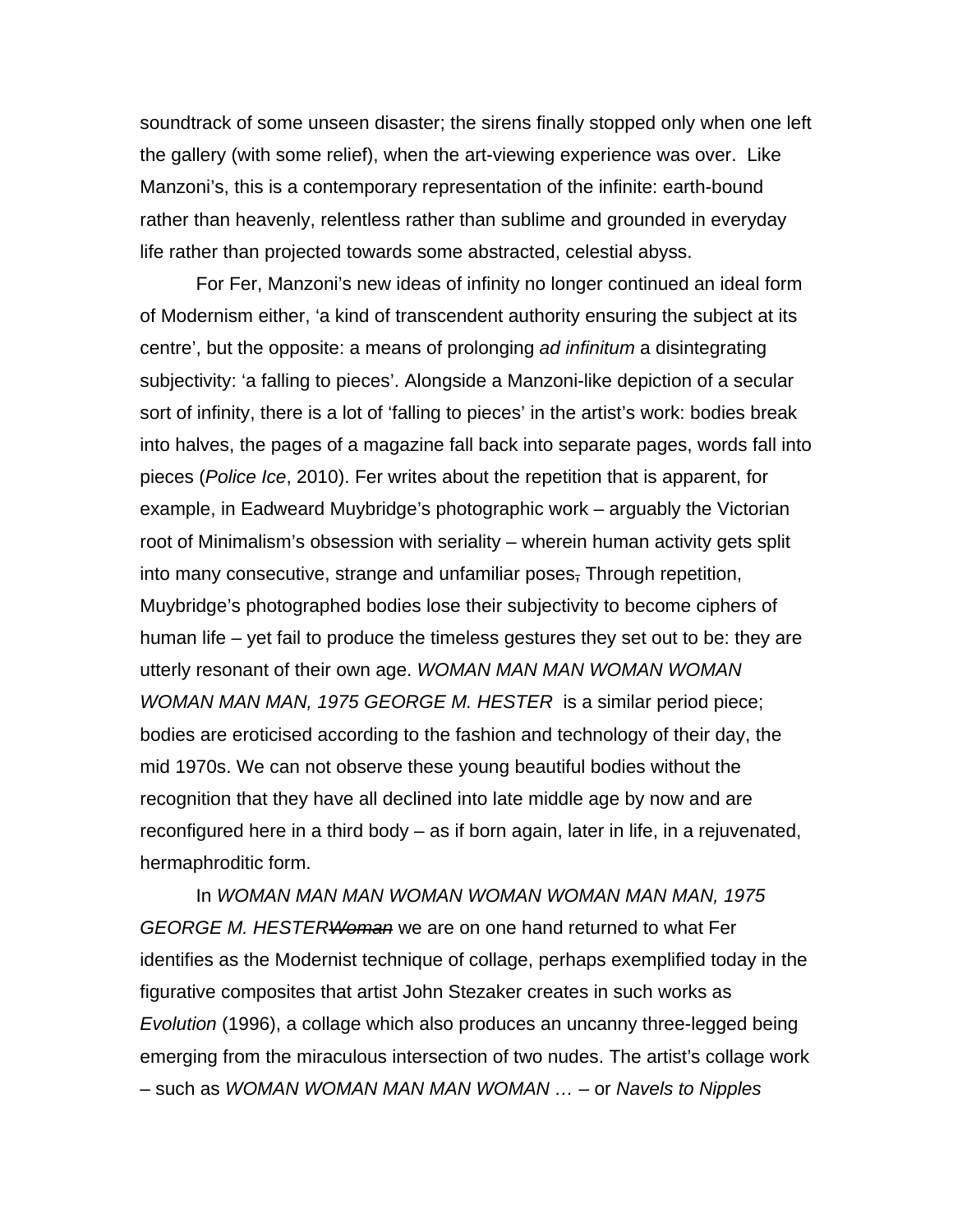(2006), in which a perfect circle was cut between the navel and (nearest) nipple of a naked or semi-naked figure printed in a book, allowing an obscene circular peek at the page beneath – differ from Stezaker's amazing and highly idiosyncratic collages, which in many ways update Modernist, subject-heavy artmaking. Only Stezaker himself, can bring his collages to light; in contrast, the artist's systemic method of generating collages can be re-enacted by anyone and uniquely combines the 'subjective' strategy of collage which marks Modernism with the 'objective' process of post-1960s seriality. Again, like Stezaker's, the artist's process forms a third, surprise result of its own: a 'part' removed to form a new 'whole/hole'. As with *Be Me*, the artist is removed from the processes of making and has a system do the making, discovering the art only on completion. There is, of course, nothing actually 'random' in the work's production: the system has been invented and imposed by the artist and so the sense of absence or withdrawal of the artist is illusionary. The artist is always, inevitably and unmistakably, at the centre of the work, communicating – like the silent, absent centre in *Went to America, didn't say a word*.

In rethinking Manzoni's *Achromes*, Fer considers the artist's use of the colour white not as a pure or symbolic colour, but as a void; the Italian post-war artist wanted to '*re*make white by removing its mystical and transcendental connotations', eliminating any symbolic meaning. In *16-24 FEVRIER 1985 LE LIVRE BLANC DE GENÈVE OLIVIER LOMBARD JEAN-CLAUDE SILVY*, images of the city are blanketed in white: the city is made over into a white monochrome and then artificially remade into a differently hued monochrome through the red electric bulbs of the light-box installation. Behind the printed image we observe the see-through of the image on the other side of the page: like Malevich's *White on White* (1918), one (flawed) image of whiteness is overlaid transparently on another. On one hand the work can be seen as updating the long tradition of artists who depicted landscape and cityscapes under a blanket of snow – from Pieter Breughel the Elder to Caspar David Friedrich, from Claude Monet (*Snow Scene at Argenteuil*, 1875) to Camille Pissarro (*The Louvre Under the Snow*, 1902). The cover of whiteness allowed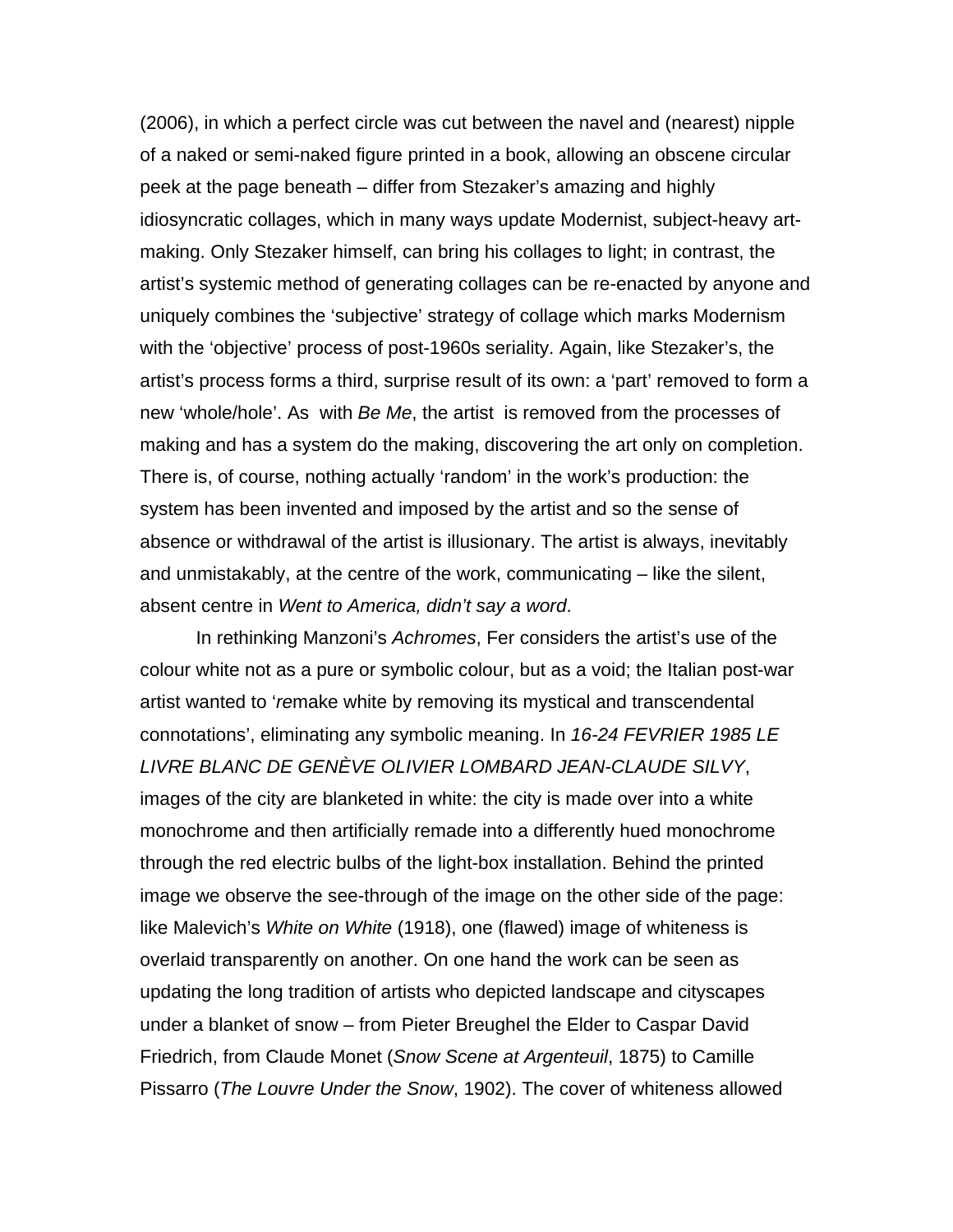those artists to instil a sense of visual uniformity and atmospheric silence to the scene, bringing the place as if to a natural standstill for the painted picture. The artist's are not, however, such idealised images; snow may cover the city, but the paper facing us fails to cover the ghostly picture printed on the reverse, adding another layer of distance (like the snow) between us and the landscape. Like *Went to America*…, *16-24 FEVRIER 1985 LE LIVRE BLANC DE GENÈVE…* forces an unnatural silence to a busy urban place in order to reveal a picture of the city which shows no trace of the artist/observer.

The snow in these black-and-whites is untouched: there are no paths, footprints or traces of the original photographer, , offering the illusion of an image-making without human presence (not unlike the artist's art-making). A denim carpet running through the exhibition at Milton Keynes, titled *N0 N0 MORE THAN DENIM (FUCK FUCK FUCK)* (2010), mixes the footstep traces of the artist with all the visitors who came to the show, an everyday red carpet guiding the entire audience, like labouring VIPs, through the exhibition. (Like the artist, 'jeans' are also half-Italian, having derived their name from the French word for the Italian seaside city of Genoa, *Gênes*, where the durable garment was first made for its hardworking sailors). In 1960 Fluxus artist Stanley Brouwn laid sheets of paper on the street to collect the footprints of passers-by to form the work *steps on paper*: another work inventing a system whereby others effortlessly create a unique artwork on behalf of the artist – with their feet.

Another such 'effortless' and ubiquitous method of art-making is evidenced in works such as HARRY WINSTON, BEAUTY WITHOUT RULES in which the artist carefully unstaples a glossy magazine and exhibits, untouched, the two images which happened to join together on the printed page and which we formerly experienced as 'distant': one picture occupying the front half of the magazine and the other somewhere towards the back. The resulting image is a kind of uncanny, unpremeditated diptych in which bodies or landscapes merge as if by magic. Some have a mesmerising erotic charge: kisses and embraces seem almost in movement as nearly matched 'halves' seem to move more closely together, like secret lovers who are finally allowed to go public.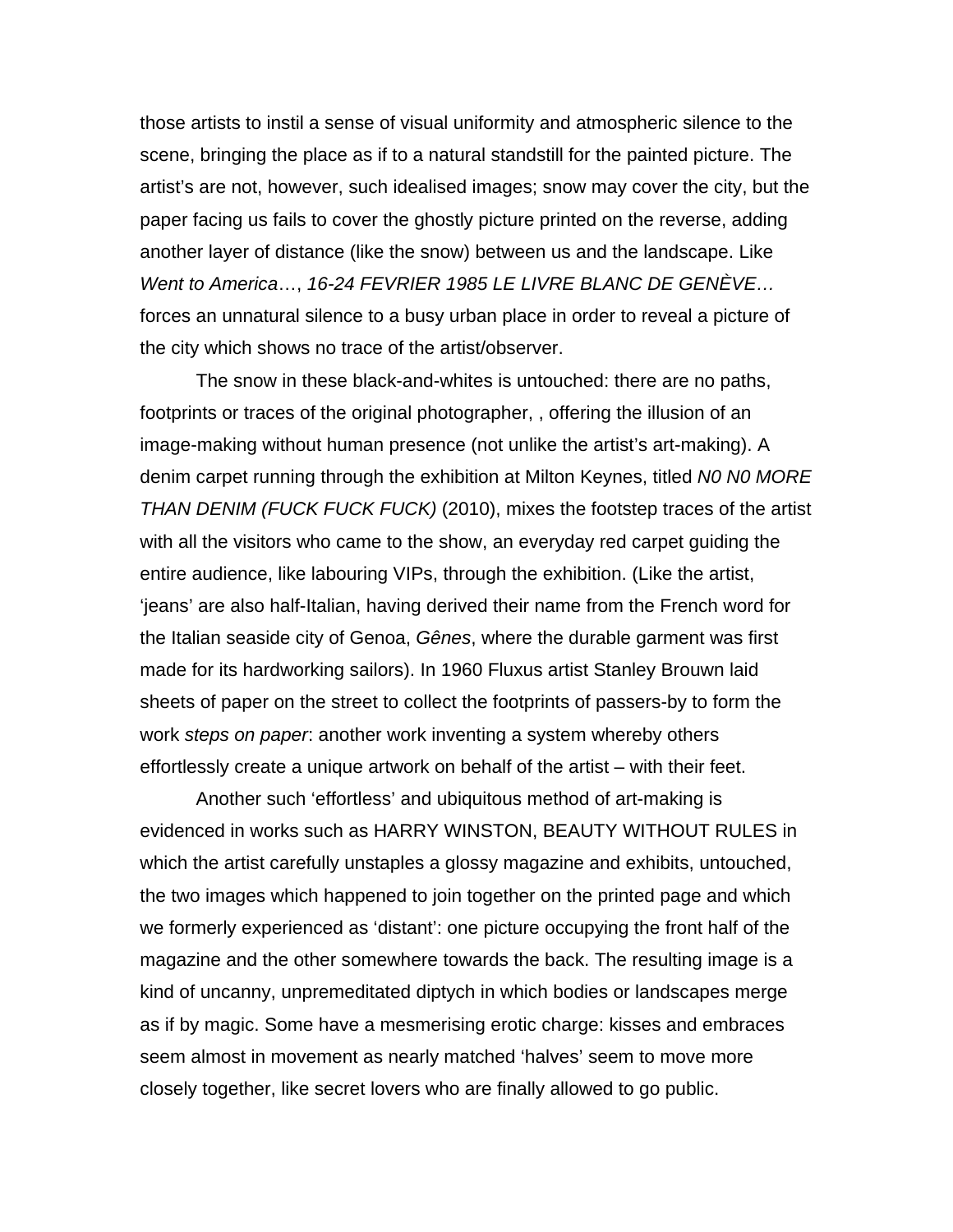Importantly, the artist displays these works in a deep frame, to allow the gentle fold of the sheet's centre to remain in tact, rendering them quite sculptural while confessing their readymade quality. Works in this series perpetually re-enact the artist's singular moment of discovery: when two humans, landscapes or machines were brought miraculously together, or a kiss was oddly completed and the disjointed yet perfect image emerged as the magazine was gently taken apart, a moment endlessly re-experienced each time we look – often with a degree of amazement – at the results. (Not sure – this seems important to keep?) Again, the work has been produced, unwittingly and by strangers, for the artist to extract them – readymade and awaiting.

In Michel De Certeau's *The Practice of Everyday Life* (1980), the French author contrasts two kinds of time: casual (or 'dead') time and programmed time, filled with events which can be subsequently narrated. Both of these are made to co-exist in the artist's art-making. The artist's studio life mimics casual time – casually browsing magazines, for example – which by virtue of the art-making system become oddly overlapped with programmed time. Eventually, like the circles in *ANOTHER ANOTHER RING OF BALLS*, they meet in the centre, forming a practice that is at once intensely productive and curiously void. The work points to another absent centre: the absent centre literally represented in *Navels to Nipples*, where bodies are emptied of their central essence.

This exhibition at Milton Keynes marks the first major UK showing of the artist's work, despite having been a staple figure in the London art scene for the last twenty years. The artist has said that each project is made for an audience of about twenty people; is that elitist? Or modest? Or does this contained ambition point to the artist's wish to engage only in an authentic communication with a small audience – a quiet communication that is not meaningfully possible between a single human being (the artist) and numerous (unknown) art visitors? The subject matter and materials of the artist's work – the human body, simple geometric forms, mainstream photography and advertising – are hardly esoteric and the systems generating the work are finally quite simple. The art hardly presents a conceptual impenetrability that only a handful of initiates could